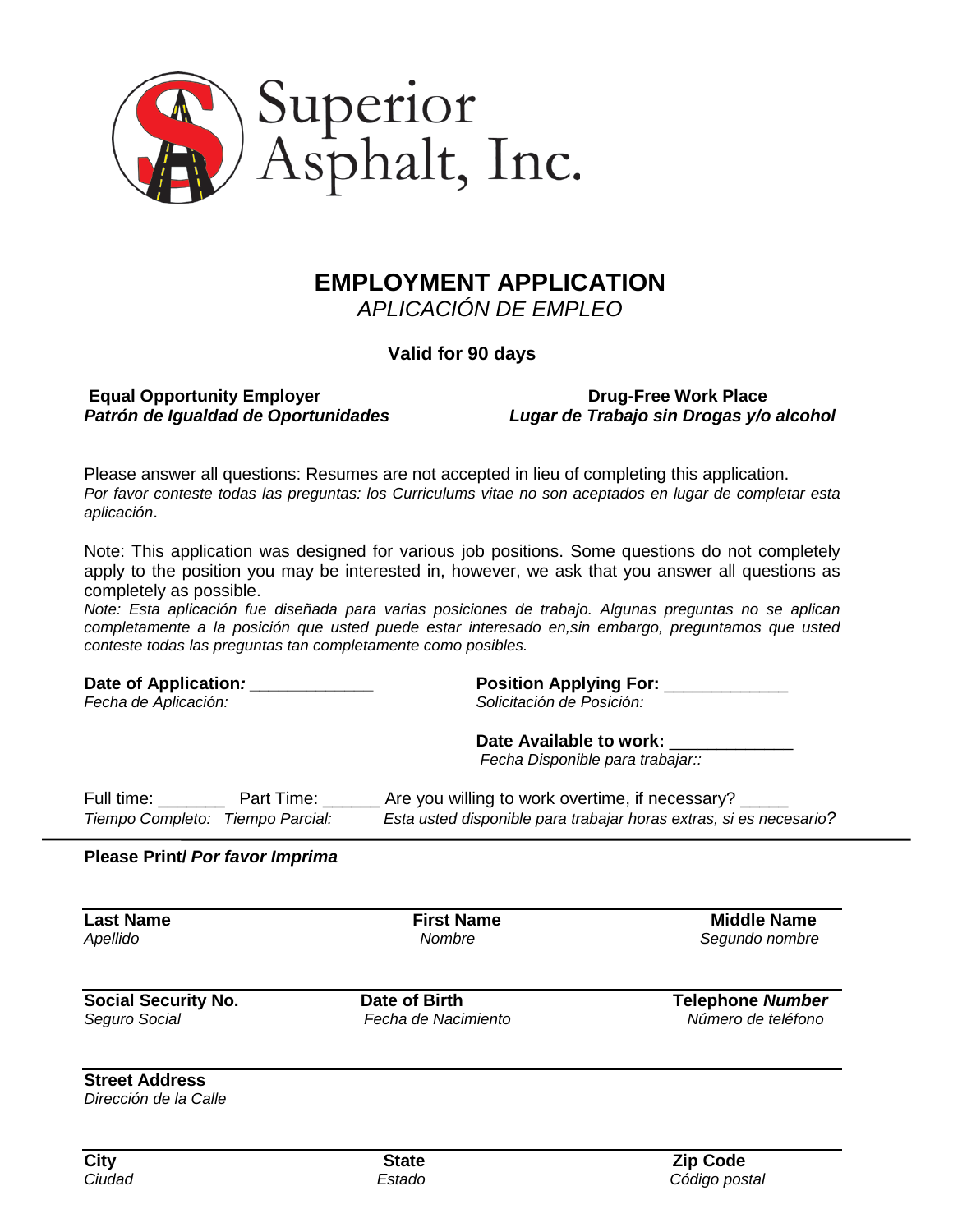**Only U.S. citizens or foreigners that have the legal right to work in the United States are eligible for employment. Can you, upon employment, present documents verifying your legal right to work in the United States and your Identity? Yes \_\_\_\_ No \_\_\_\_**

*Los ciudadanos sólo estadoundidenses o los extranjeros que tienen un derecho legal de trabajar en los Estados Unidos son elegibles para el empleo. ¿Puede usted, sobre el empleo, presenter la documentación que verifica su derecho legal de trabajar en los Estados Unidos y su identida?* 

Have you ever been convicted of a felony? Yes \_\_\_ No \_\_\_ if yes, give dates and explain. **Conviction of a crime will not necessarily be a bar to employment. Factors, such as age and time of the offences, seriousness and nature of the violation, and rehabilitation will be taken into account.**

*¿Ha sido condenado alguna vez usted de un crimen? Si contesto sí, dé fechas y explicar. La convicción de un delito no necesariamente será una barra al empleo. los factores como la edad el tiempo de la ofensa, seriedad y naturaleza de la violación y rehabilitación serán considerados.*

**Are you 18 years of age or older? Yes \_\_\_No \_\_\_ (If under 18, please state your age \_\_\_)**<br>*i* Es usted 18 años de edad o más mas? (Si bajo 18 años, indique edad ) *¿Es usted 18 años de edad o más mas? ( Si bajo 18 años, indique edad )* Have you ever been employed by us? Yes \_\_\_\_ No \_\_\_\_ If yes, date: \_\_\_\_\_\_\_\_\_\_\_\_\_\_ *¿Ha sido empleado alguna vez usted por nosotros? Si sí, Fecha:*  **How many days were you absent from work during the past year? \_\_\_\_\_\_\_\_\_\_\_\_\_\_\_\_\_** *¿Cuántos dias usted fue ausente del trabajo durante el año pasado?*

#### **EDUCATION** *EDUCACIÓN*

**Name of School Address Year/Field Diploma/Degree** *Nombre de Escuela Dirección Años /Asistieron Diploma/Grado* **Name of School Address Year/Field Diploma/Degree** *Nombre de Escuela Dirección Año /Asistieron Diploma/Grado* **In order to permit a check of your work and educational records, should we be made aware** 

of any change of name or assumed name that you previously used? Yes No *¿A fin de permitir un control de su trabajo y archivos educativos, deberíamos ser hechos conscientes de algún cambio de nombre o nombre ficticio qué usted antes usó?* 

**If yes, Name used: \_\_\_\_\_\_\_\_\_\_\_\_\_\_\_\_\_\_\_\_\_\_\_\_\_\_\_\_\_\_\_\_\_\_\_\_\_\_\_\_\_\_\_\_\_\_\_\_\_\_\_\_\_\_\_\_\_\_\_\_\_\_**

*Si sí, Nombre usado*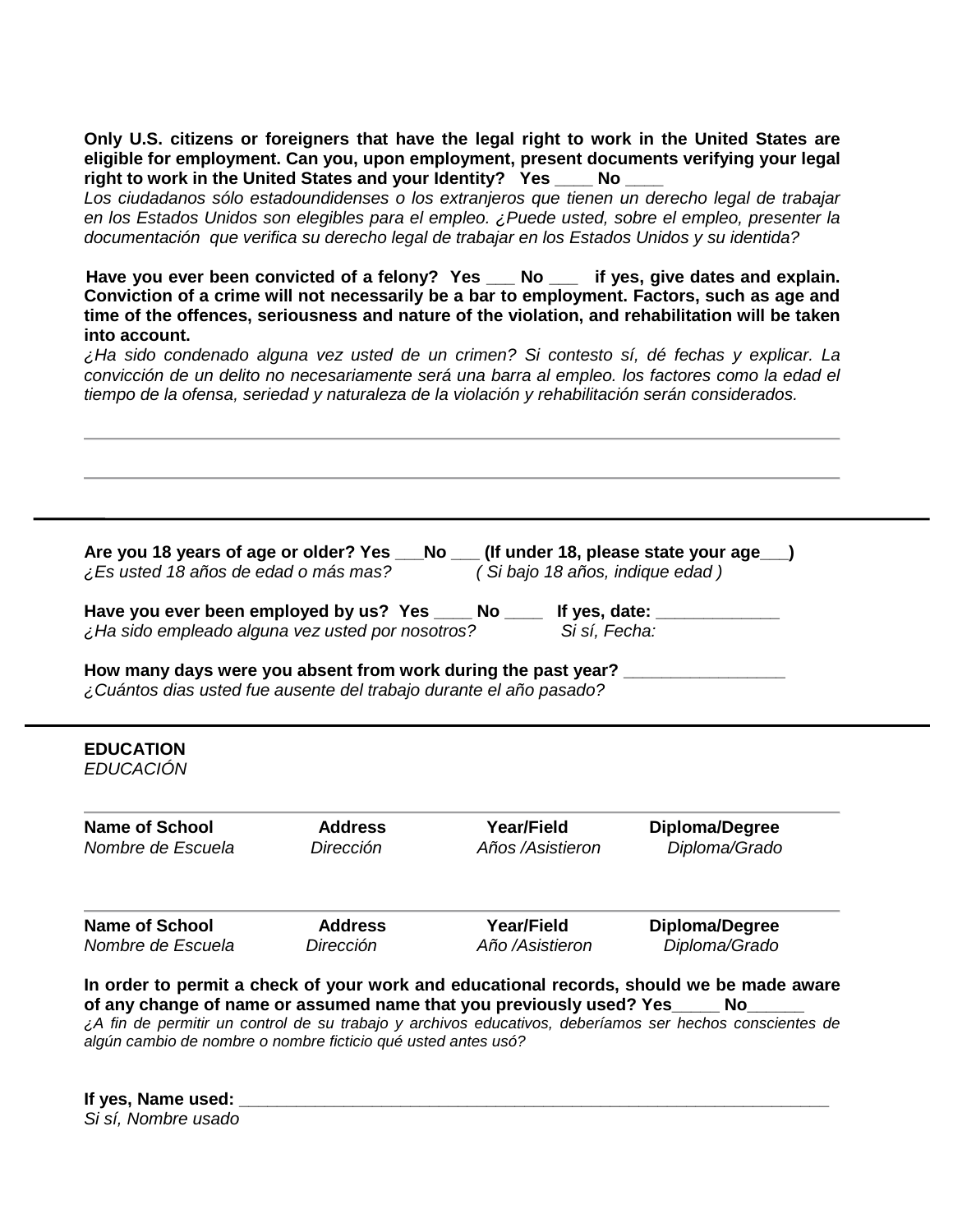#### **Give name, address, and telephone number of three character references not related to you, Can not be previous employers**

*Dé el nombre, la dirección, y el número de teléfono de tres referencias de carácter no relacionadas con usted y que NO son anterior patrones*

| <b>Name</b> | <b>Address</b> | Telephone # |
|-------------|----------------|-------------|
| Nombre      | Dirección      | Telefono#   |
| <b>Name</b> | <b>Address</b> | Telephone # |
| Nombre      | Dirección      | Telefono#   |
| <b>Name</b> | <b>Address</b> | Telephone # |
| Nombre      | Dirección      | Telefono#   |

## **EXPERIENCE**

*EXPERIENCIA*

#### **Please List Previous Employers starting with the most recent.**

*Por favor ponga anterior patrones, empezando con el más reciente.*

| <b>Employer</b>            | <b>Address/Telephone</b> | <b>Supervisor</b> | <b>Employment</b><br><b>Dates</b> | Pay salary |
|----------------------------|--------------------------|-------------------|-----------------------------------|------------|
| Nombre de la compañía      | Dirección/Telefono       | Supervisor        | Fechas de Empleo                  | Sueldo     |
|                            |                          |                   |                                   |            |
|                            |                          |                   |                                   |            |
| <b>Duties Performed:</b>   |                          |                   |                                   |            |
| Deberes Realizados:        |                          |                   |                                   |            |
| <b>Reason for Leaving:</b> |                          |                   |                                   |            |
| Razón de Salida            |                          |                   |                                   |            |

|                            |                          |                   | <b>Employment</b> |            |
|----------------------------|--------------------------|-------------------|-------------------|------------|
| <b>Employer</b>            | <b>Address/Telephone</b> | <b>Supervisor</b> | <b>Dates</b>      | Pay salary |
| Nombre de la compañía      | Dirección/Telefono       | Supervisor        | Fechas de Empleo  | Sueldo     |
|                            |                          |                   |                   |            |
|                            |                          |                   |                   |            |
| <b>Duties Performed:</b>   |                          |                   |                   |            |
| Deberes Realizados:        |                          |                   |                   |            |
| <b>Reason for Leaving:</b> |                          |                   |                   |            |
| Razón de Salida            |                          |                   |                   |            |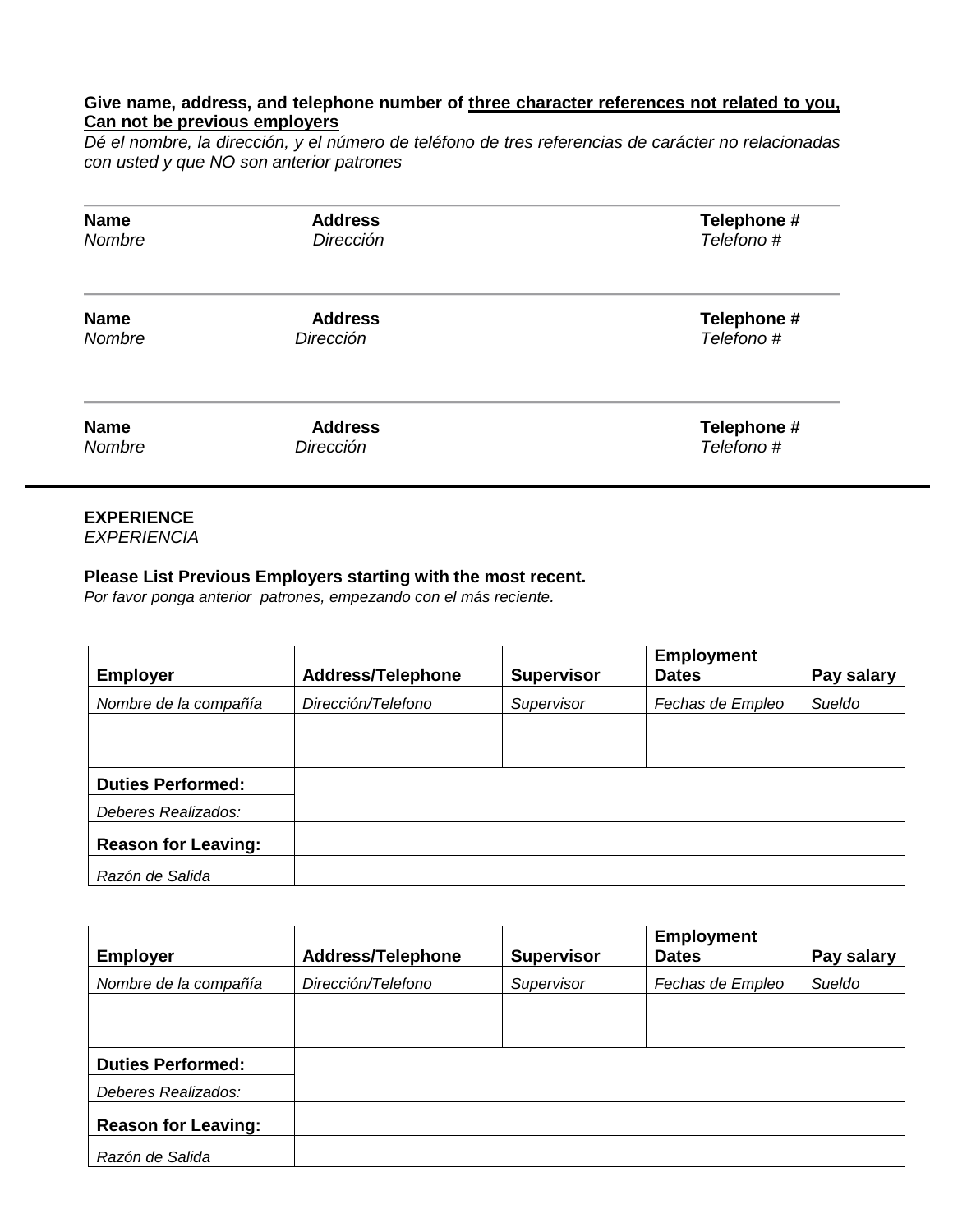| <b>Employer</b>            | <b>Address/Telphone</b> | <b>Supervisor</b> | <b>Employment</b><br><b>Dates</b> | Pay salary |
|----------------------------|-------------------------|-------------------|-----------------------------------|------------|
| Nombre de la compañía      | Dirección/Telefono      | Supervisor        | Fechas de Empleo                  | Sueldo     |
|                            |                         |                   |                                   |            |
|                            |                         |                   |                                   |            |
| <b>Duties Performed:</b>   |                         |                   |                                   |            |
| Deberes Realizados:        |                         |                   |                                   |            |
| <b>Reason for Leaving:</b> |                         |                   |                                   |            |
| Razón de Salida            |                         |                   |                                   |            |

| <b>Employer</b>            | <b>Address/Telephone</b> | <b>Supervisor</b> | <b>Employment</b><br><b>Dates</b> | Pay salary |
|----------------------------|--------------------------|-------------------|-----------------------------------|------------|
| Nombre de la compañía      | Dirección/Telefono       | Supervisor        | Fechas de Empleo                  | Sueldo     |
|                            |                          |                   |                                   |            |
|                            |                          |                   |                                   |            |
| <b>Duties Performed:</b>   |                          |                   |                                   |            |
| Deberes Realizados:        |                          |                   |                                   |            |
| <b>Reason for Leaving:</b> |                          |                   |                                   |            |
| Razón de Salida            |                          |                   |                                   |            |

## **SPECIAL SKILLS AND QUALIFICATIONS**

*HABILIDADES ESPECIALES Y CALIFICACIONES*

**Summarize special job-related skills or qualifications including licenses and certificates (please give registration number, state, and expiration date) acquired from employment or other experience, which relates to the job you are applying for.**

*Resuma habilidades relacionadas con el trabajo especiales o calificaciones incluso licencias y certificados (por favor dé el número de placa, el estado, y la fecha de caducidad) adquirido del empleo u otra experiencia, que está relacionada con el trabajo que usted solicitando.*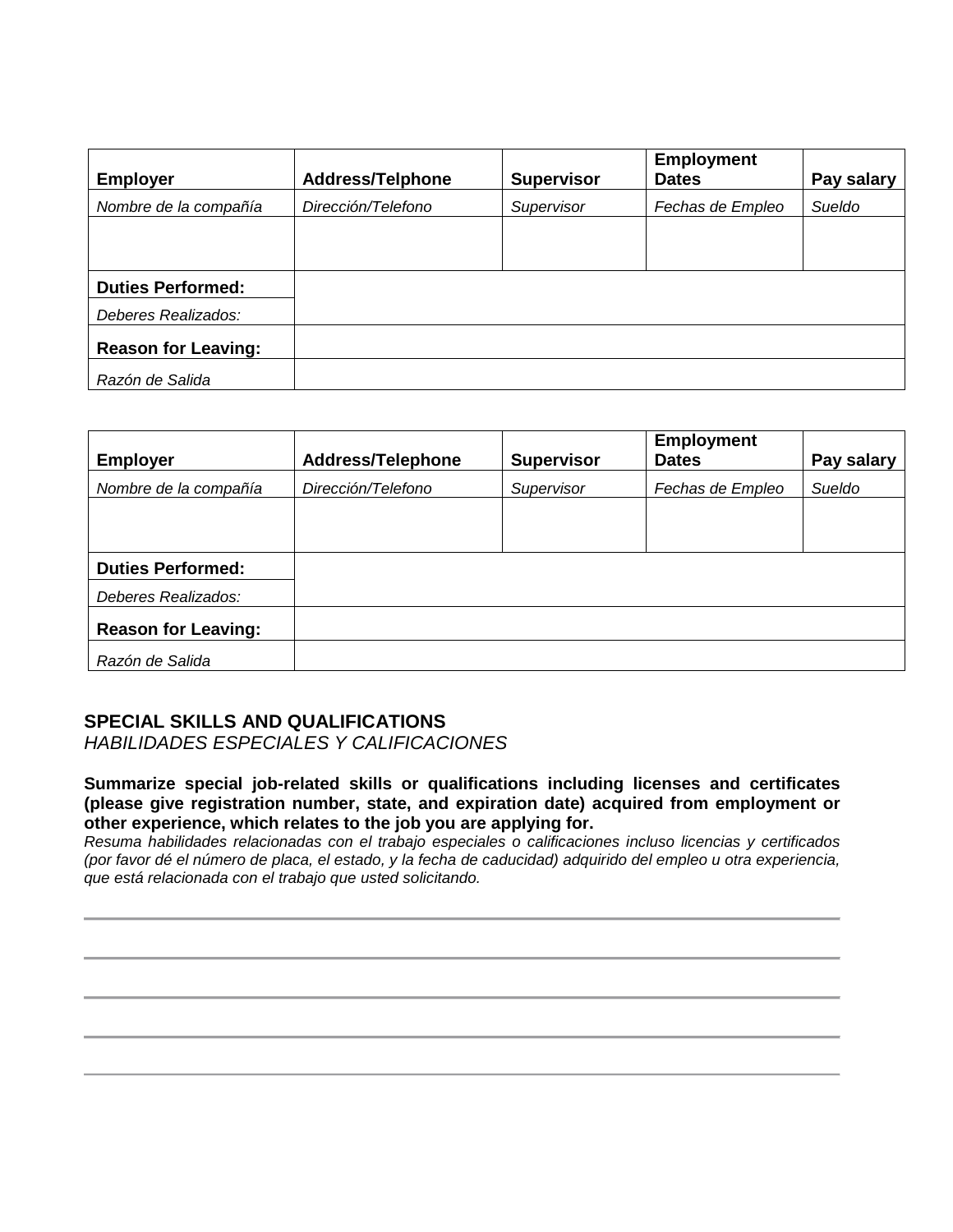# **EMLOYMENT CONDITIONS - READ CAREFULLY BEFORE SIGNING**

By my signing below, I certify that all information provided on this application is true and accurate. I understand that any false statements, misrepresentations, or omissions made on this application will be considered sufficient cause for to deny or terminate my employment upon discovery, I understand that employment with SUPERIOR ASPHALT, INC. is "at will" and therefore for any indefinite period of time. If employed, I may terminate my employment at any time and SUPERIOR ASPHALT, INC. may terminate or modify the employment relationship at any time with or without motive or cause I understand that I am not guaranteed a specific shift, schedule or work assignment to work overtime.

I understand that this application is current for only 90 days. At the conclusion of this if I have not heard from the employer and still wish to be considered for employment it will be necessary to complete a new application, I understand that if I am hired, I will be required to provide proof of identity and legal work authorization. I also understand that if employed by SUPERIOR ASPHALT, INC. I will abide by its Employee handbook, rules, regulations, policies and procedures. I hereby authorize all individuals and organizations named or referred to on this application. This may include, but is not limited to work history, criminal records, licensure, certification, education and driving record. I also certify that any individual or organization furnishing information concerning me shall not be held accountable for giving this information. I hereby release said individuals and organizations from any and all liability that may be incurred as a result of furnishing such information.

Finally, I freely and voluntarily agree to undergo drug testing as part of the application process or at any time during my employment with SUPERIOR ASPHALT, INC. I understand that either refusal to submit to the test or failure of the test per SUPERIOR ASPHALT, INC. policy will disqualify me from consideration and/or continuation of employment.

| <b>Applicant Signature:</b> |  |
|-----------------------------|--|
|-----------------------------|--|

# **Las condiciones de Empleo - Lea Cuidadosamente Antes de Firmar**

Por mi firma abajo, certifico que toda la información proporcionada en esta aplicación es verdadera y exacta. Entiendo que cualquier declaración falsa, falsificaciones, u omisiones hechas en esta aplicación serán consideradas la causa suficiente para negar o terminar mi empleo sobre el descubrimiento, entiendo aquel empleo con **SUPERIOR ASPHALT,INC.** es "a voluntad" y por lo tanto para cualquier período indefinido del tiempo. De ser empleado, puedo terminar mi empleo en cualquier momento y **SUPERIOR ASPHALT,INC.** puede terminar o modificar la relación de empleo en cualquier momento con o sin el motivo o causar entiendo que no soy garantizado un horario específico, la lista o la asignación de trabajo para trabajar horas extras.

Entiendo que esta aplicación es corriente durante sólo 90 días. En la conclusión de este si no he tenido noticias del patrón y en ninguna parte y deseo ser considerado para el empleo será necesario completar una nueva aplicación, entiendo que si soy alquilado, se requerirá que yo proporcione la prueba de identidad y autorización de trabajo legal. También entiendo que de ser empleado por **SUPERIOR ASPHALT,INC.** Cumpliré con su guía de Empleado, reglas, reglamento o reglamentación, políticas y procedimientos.

Por la presente autorizo a todos los individuos y las organizaciones nombradas o a que se refiere a esta aplicación. Esto puede incluir, pero no se limita al trabajo historial, antecedentes penales, el otorgamiento de licencias, certificación, educación y registro de conducir. También certifico que cualquier individuo o organización que amuebla la información acerca de mí no deben ser creídos responsables de dar esta información. Desligo de dichas personas y organizaciones de toda responsabilidad que se pueda incurrir como resultado de dicha información.

Por último, libre y voluntariamente acepto someterse a exámenes de drogas como parte del proceso de aplicación o en cualquier momento durante mi empleo con **SUPERIOR ASPHALT,INC.** Entiendo que negarse a someterse a la prueba o fracaso de la prueba por **SUPERIOR ASPHALT,INC.**. política me descalificará de consideración o continuación de empleo.